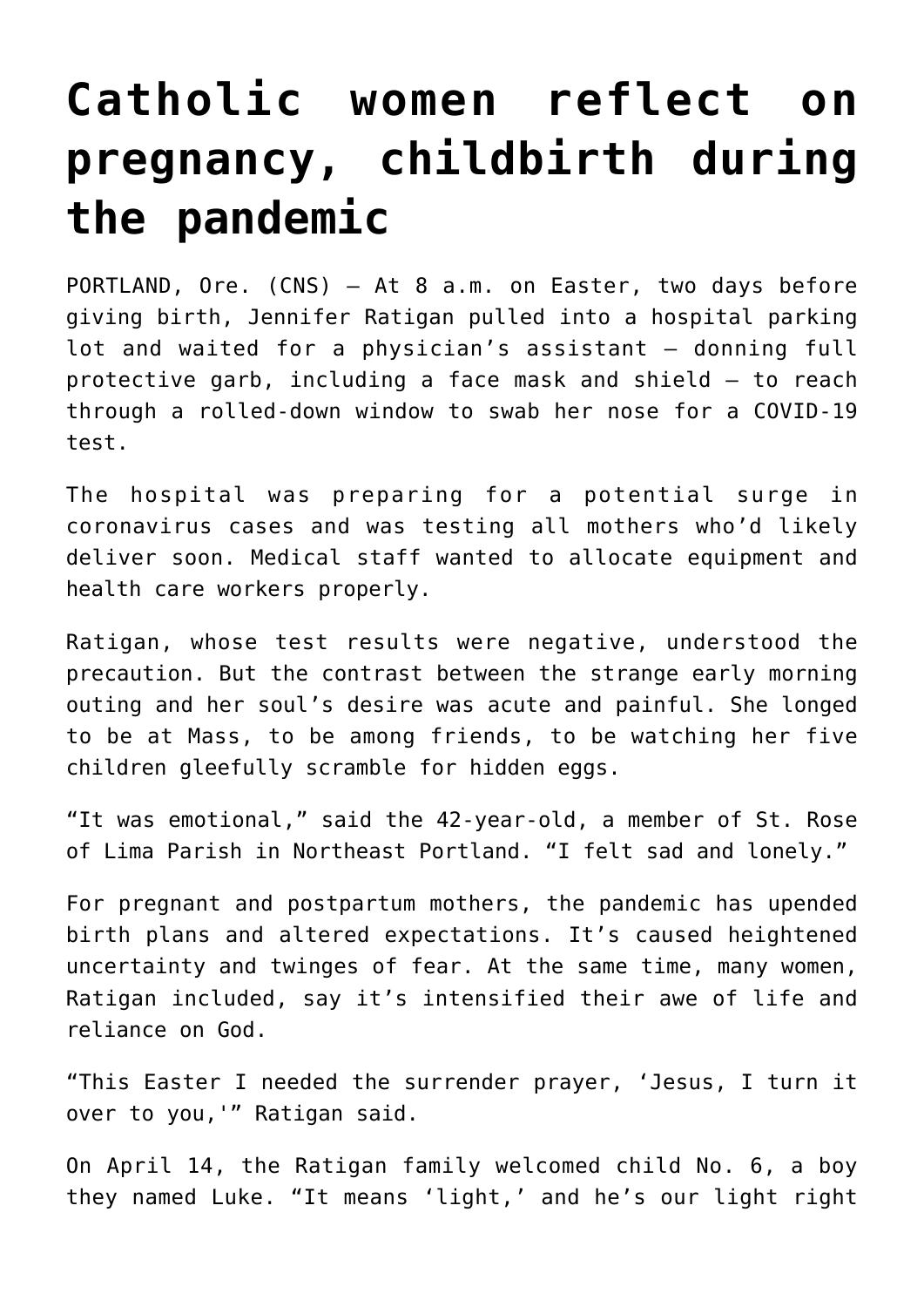now," said his mother in a recent phone interview, the cries and coos of the newborn interrupting periodically.

Ratigan's husband, Mitch, is a baseball coach, and before the virus, the couple wondered how the family would juggle baseball season with four sons who play and a baby on the way.

"When the pandemic started, it was a jolt into reality and the realization of how silly our little frets were before," said Ratigan. After her previous births, she'd stayed in the hospital a few days. With Luke, it was a mere 24 hours. "It was very quick; they want to get people out," she said. When her muscles ached, she reminded herself she wasn't usually out of a hospital bed so early.

There have been many moments of pregnancy, pandemic and birth that she'll never forget.

En route from the hospital, she texted Father Matt Libra, their pastor, asking if they could get a drive-by blessing. The priest came out of the rectory mask-clad and prayed over the family.

"That felt so very special," recalled Ratigan.

A few nights ago, close family friends dropped off pizza on their doorstep and then stood across the street as Luke was held up and introduced.

"We are being really diligent and following social-distancing recommendations," Ratigan said.

"No one wants to be responsible for getting anyone else sick. But that night I started to tear up. We will not ever underappreciate friendships."

Prayer, thankfully, pays no heed to physical distance. "The many prayers of others have strengthened us through all this," she said.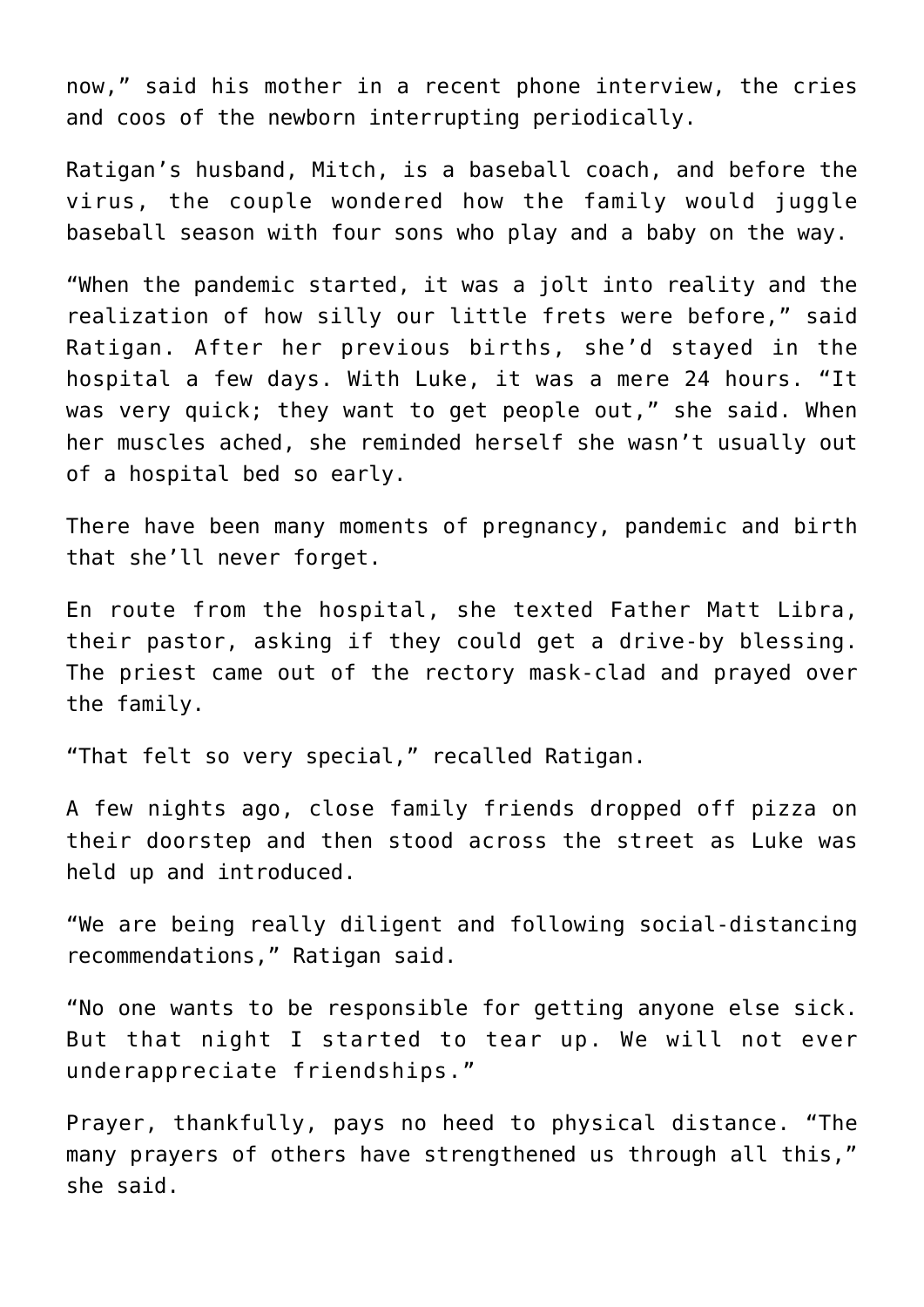Because the coronavirus new, it's not yet clear if pregnant women have a greater chance than the general public of contracting COVID-19 or if they're more likely to have serious complications. The CDC says pregnant women seem to have the same risk as those who are not pregnant.

There also currently is no evidence that the virus is transmitted in utero or through breast milk, said Dr. Judy Marvin, medical director of Providence Health and Services women's clinics in Oregon.

Another impact of the virus is this: No doula in the delivery room. No post-birth hugs from her parents. No tender hospital moment of grandparents meeting their freshly arrived grandson.

"You have these expectations, and then  $-$  surprise  $-$  a pandemic is here and everything looks different," said Angie Kelly, whose first baby was born on Palm Sunday.

She said of all the changes to her birth plan, keeping the baby, Tano Lorenzo Thomas Kelly, and her parents separate has been the hardest. First it was because of hospital limits on visitors, now it's due to social distancing.

The lack of her anticipated support at the hospital meant "it was all the more meaningful to have such caring nurses," said the 29-year-old.

Right now, Kelly and her husband are savoring this time with their son. "We'd be in the house all the time anyway," she said with a laugh. "Instead of needing to turn down events or showing up late, we are able to just be with each other."

The couple has tried to limit their news consumption, while staying mindful of the suffering caused by the pandemic. "I want to soak in this awesome, wild, new-parent time," said Kelly, cradling her baby. "From where I sit, the world looks beautiful."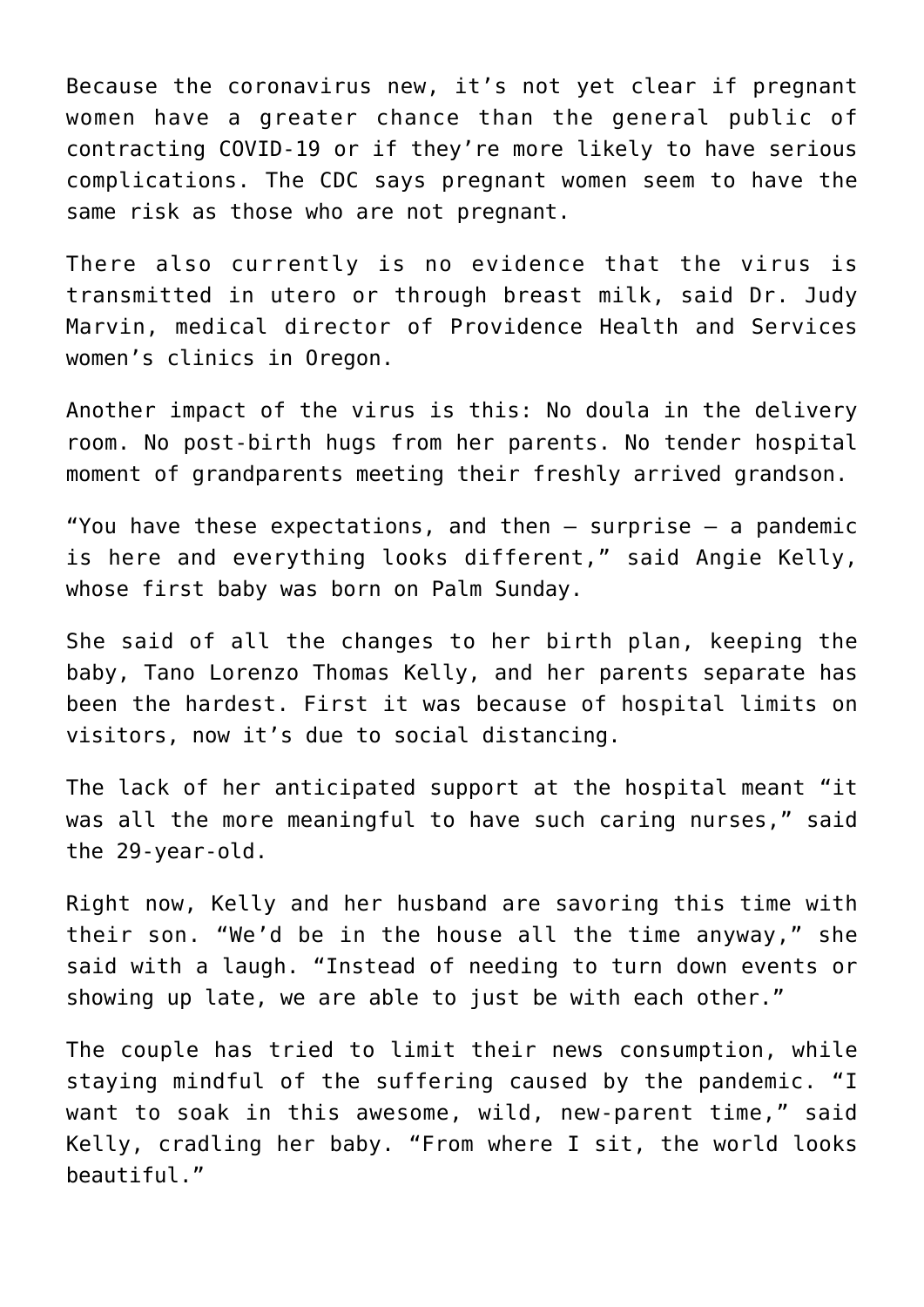Christina Fordyce, a member of St. Joseph Parish in Salem, is having a home birth for her second baby, due in August.

"It was such an amazing experience with our first that we wanted to do it again," said Fordyce, 25. Now she feels especially relieved at the decision, which a growing number of women nationwide are making during the pandemic.

Some women have concerns about their own and especially their babies' potential vulnerability to the virus in hospitals.

Though Fordyce's birth plan may remain in place even if the pandemic lasts through the summer, her visits with the midwives have changed. The last prenatal appointment was over the phone, and for the previous one the midwife wore a mask and gloves and stayed just long enough to check her vitals.

"The visits usually feel so intimate and personal," said Fordyce. "Both their experience and mine were so different."

It's also been a bit tough to parent a toddler while pregnant without the in-person practical and spiritual support of her parish community.

Lent as a "big part of the pregnancy was providential," she said. "It's a time to get on your feet spiritually and pick up prayer routines you may have dropped. I needed that more than ever."

"Trust" is a word that keeps coming to mind, she added. "There are so many unknowns right now. It's an opportunity to place more trust in God."

Olivia is an Oregon Catholic who's three months pregnant with her third child. She's keeping her name private so she can share the news in person with her extended family, now separated by social distancing.

"We are close to a lot of my family, and we really miss seeing them, our kids really miss seeing them," said Oliva, who is in